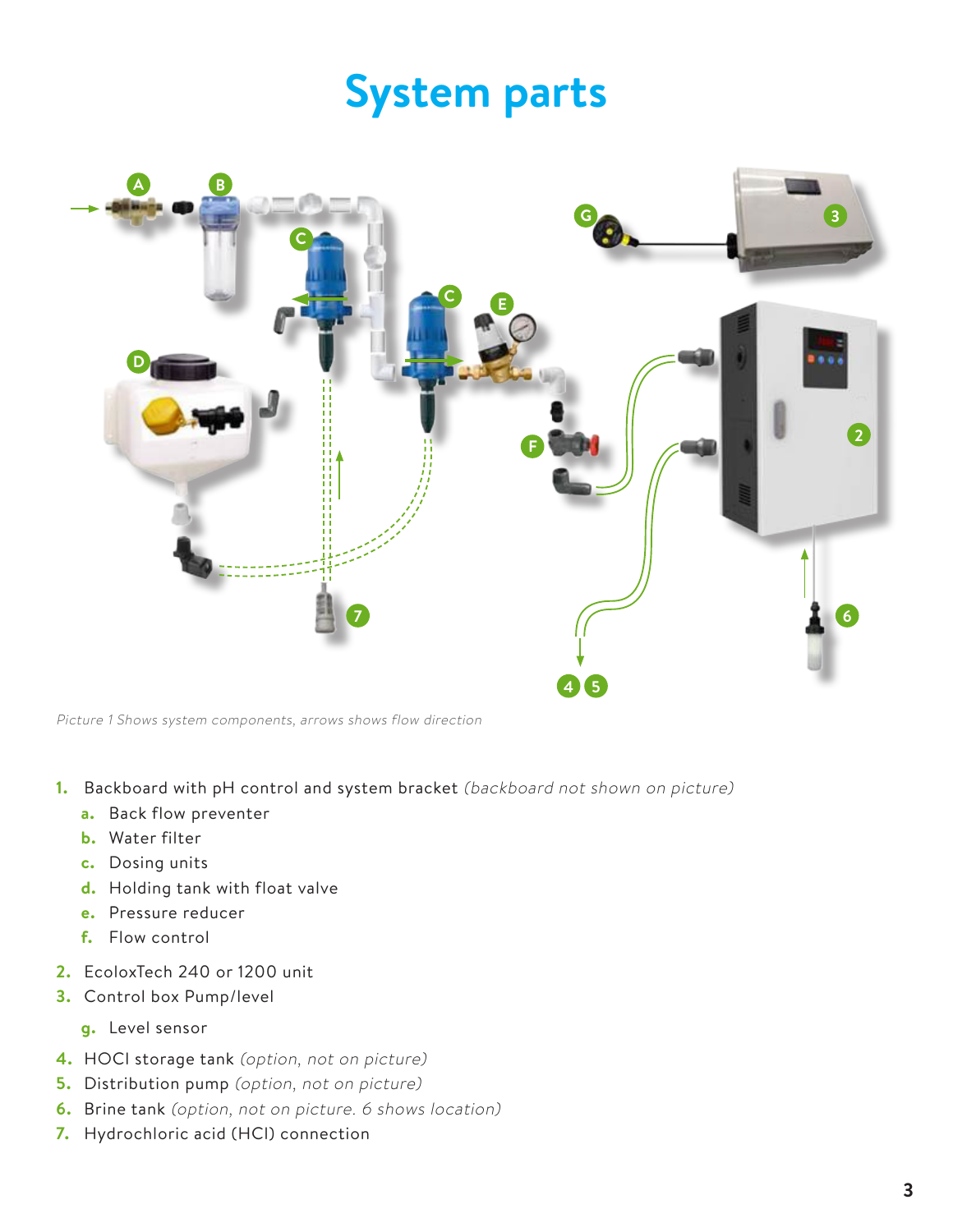# **System parts description**



Picture 2 Backflow preventer

#### **Backflow preventer**

The backflow preventer (a) is installed to protect the water system from being contaminated in the case of a backflow. The backflow preventer uses an atmospheric vent for any abnormal situation. This vent is therefore to be kept unobstructed. Keep in mind that water might come out of this vent.

The backflow preventer is flow directional.



Picture 3 Water filter



The water filter (b) will help keep the system running longer and make sure the final product is as clean as possible.

On the top of the filter housing is a red button. This bottom is used to release pressure when changing the filter.

The filter housing can be removed by twisting the housing to the left. To help remove the hosing a specialty tool can be purchased.

See maintenance section for further information on filter change interval.



Picture 4 Dosing unit

#### **Dosing unit**

The dosing unit (c) uses the waters pressure to mix in a concentrate. The injection rate of the concentrate can be adjusted using the scale at the bottom of the unit. The dose of concentrate will be directly proportional to the volume of water entering the unit, regardless of variations in flow or pressure. The ratio can be adjusted using the scale shown in picture 5. Make sure the locking ring at the bottom of the adjusting "handle" is loosened before any movement of the adjusting ring. All adjustments should be made without pressure on the unit. The eyelet in the white part of the adjusting handle is used to set the current setting and is used when adjusting the ratio. The dosing unit is flow directional, the flow direction is indicated with an arrow, between the inlet and outlet.



Picture 5 Dosing unit scale

There are two different versions of the same scale. One is a percentage and the other is ratio. The scales are on opposite sides of the unit and will do the exact same thing.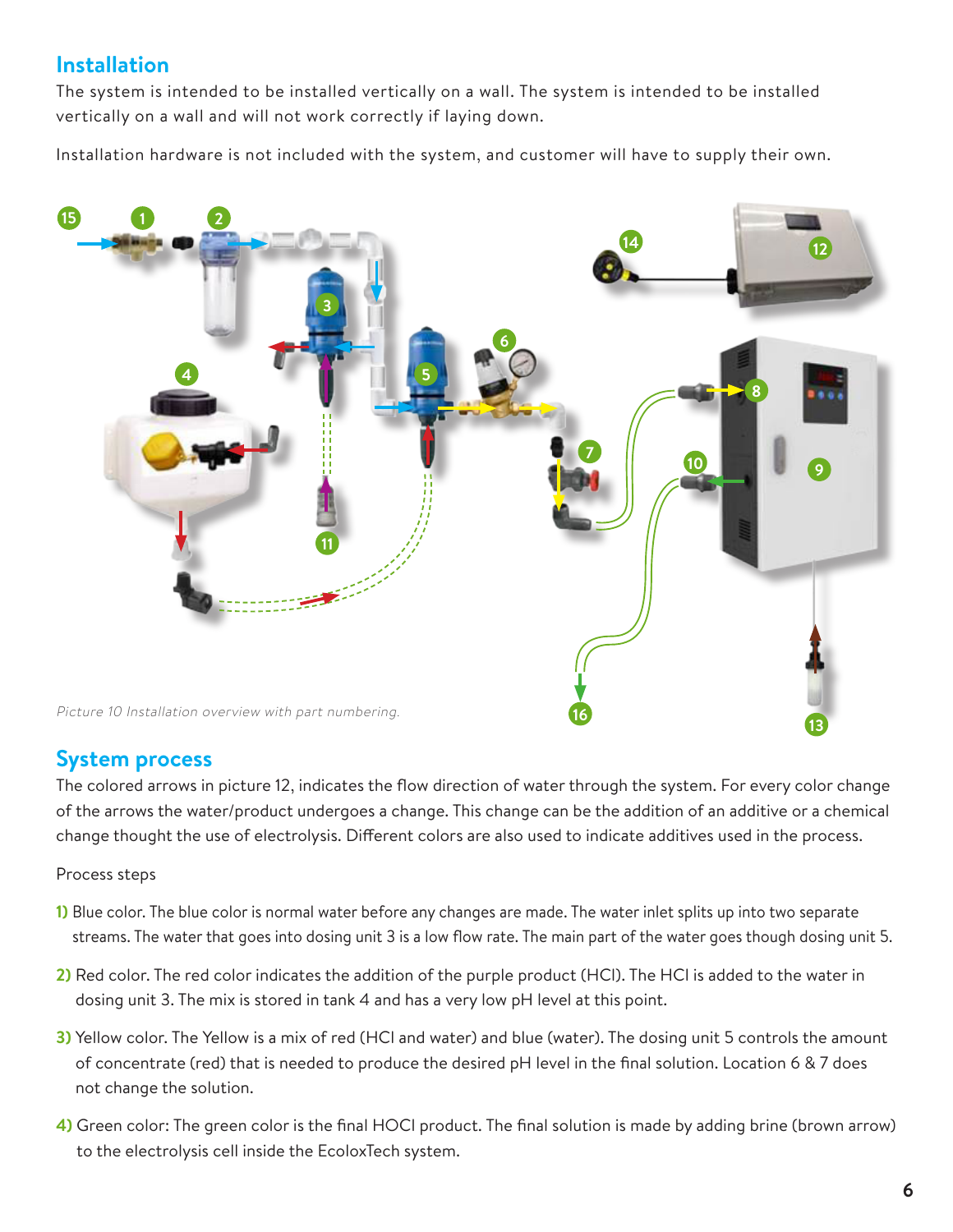#### **Water connection**

Water is connected at location 15 on the drawing. The water is connected directly to the backflow preventer (1). Use included barb connection if ¼" hose is used. Water pressure should not exceed 85 psi at the inlet, as this is the max acceptable pressure of the pH control system (first part of the backboard). Water purity should not exceed 80 TDS (total dissolved solids). Make sure the filter housing has a filter installed.

## **)** system Water connection



Picture 11 *EWCO* 1200 in/out-put

The pH regulated water enters the  $)$  syst em at this location 8 (yellow arrow) and the final product (HOCl) comes out at location 10 (green arrow) see picture 10.

The EWCO system located at position 9 on the overview can either be a 240 or a 1200 unit. Which unit used depends on the concentration and volume needed.

If the EWCO 240 unit is used, in and out locations are switched. The E240 also uses push-fit connections.

The E240 has an internal Brine tank (NaCl) which needs

no additional setup. The E1200 uses an external brine tank which uses filter 13 in picture 9, as a suction filter. The filter is lowered into the tank used for the brine. Filter and additional hose is included in the system.



Picture 12 ) **3** 1200 unit, brine filter

Additional information on the specific EWCO system can be found in the unit's manual.

E1200 unit: https://www.EWCO.com/pdf/e1200soperationmanual.pdf E240 unit: https://www.EWCO.com/pdf/e240soperationmanual.pdf

## **Power connection**

Depending on what options have been chosen, the power is connected differently. The pH control part of the setup does not use electrical power for its operation. The only power needed for operation is therefore the E240/1200 unit. Both units connect directly to an outlet and are compatible with most outlets around the world (100 – 230 Vac, 50/60Hz). Both have an on/off button on the side.

## **Level sensor / pump**

With the addition of a level sensor the power connection is moved to the electrical box right over the EWCO unit. Power cable comes with a US plug (US customers only) that goes into the electrical box and distributes power from there. The power inlet cable is connected to a normal power outlet. Control box is compatible with the same voltages as the EWCO systems. Customers outside the US will have to supply and install a power plug that fits their region.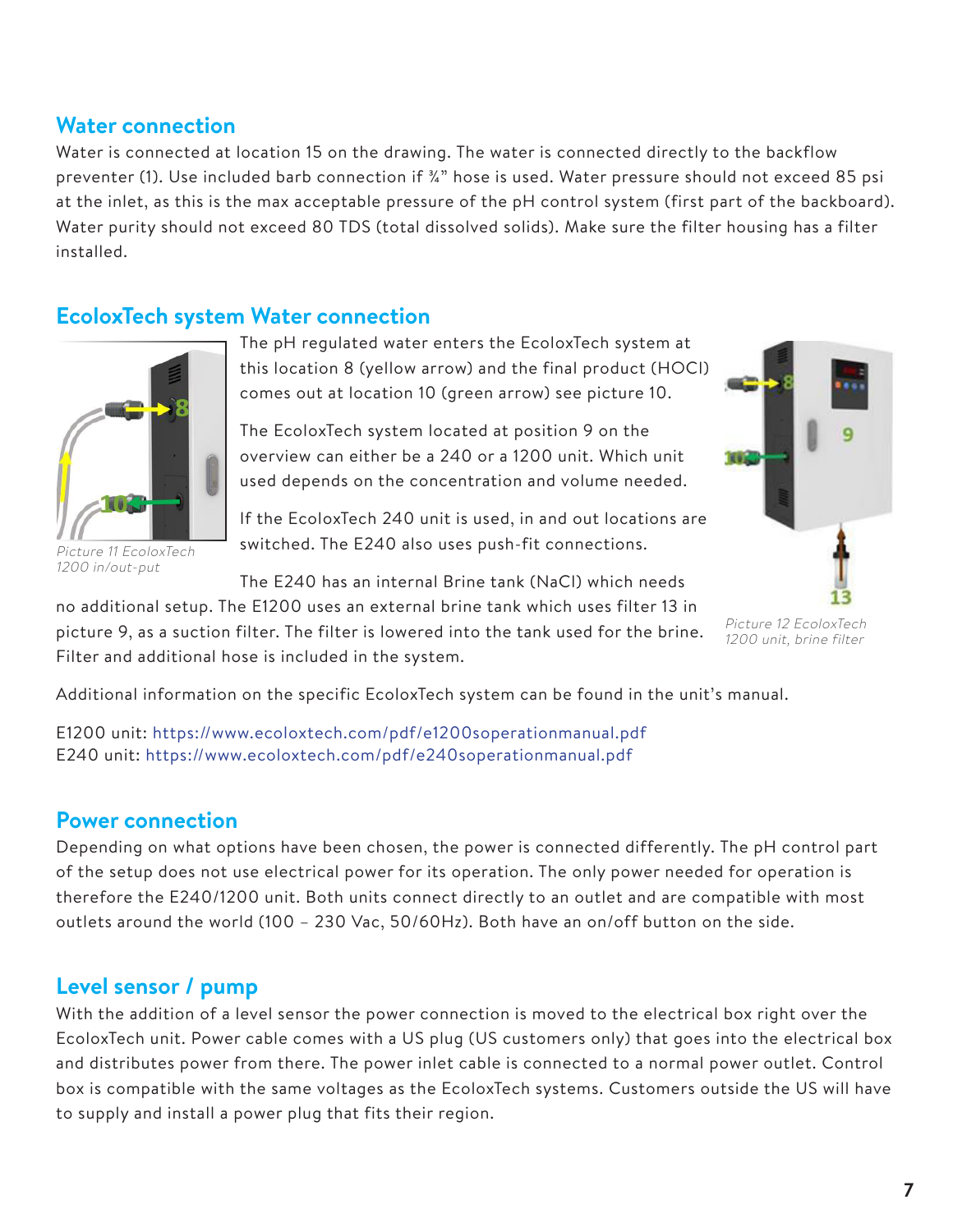

Brine (NaCl) filter

**Brine (NaCl)** 

The brine connection depends on the EWCO system being used. The E240 unit has an internal brine tank, so no further action is needed.

The E1200 unit uses an external brine tank (NaCl). Included in the system is a 1/8" hose and filter (see picture 11 & 12). Use filter and hose to connect external brine tank to the E1200 system.



Picture 14 1/8 tubing for brine tank



Picture 15 Electrolysis cell inside E1200 unit. Brine hose connection

## **E1200 brine hose connection.**

Open front door of the E1200 unit to find the Electrolysis cell (pic 15). The brine is connected to the E1200 system though the hose seen in picture 14. The cell hose can be found in the bottom left side of the E1200 unit next to the Electrolysis cell. There are two hoses in this area, one goes to the cell and the other is for the brine. The hose can also be hidden behind the cell. The hose can also be rolled up on top of the cell.

The brine tank is connected to the system using the hose in picture 14. The hose is run out though the hole in the bottom left side of the unit. Avoid having height differences in

system and brine tank location. System pump cannot handle more that 2-3 meters height difference. Try to keep the length of the brine hose at a minimum.



Picture 16 Location of HCL additive to system

# **Hydrochloric Acid**

Hydrochloric Acid is connected at location (11) on picture 10 (purple arrow). The concentration of HCl to be used is between 32-37%. If the finished HOCl product is used directly on food, the HCL must be food grade.

Use included chemical resistant hose, filter and blue cable ties for installation. Filter is secured to the hose using the two blue cable ties before submerged into the HCL. Use full strength 32-37% HCl.

Use appropriate PPE when handling hazardous chemicals.



Picture 17 HCL filter

**Do not add HCl to the system anywhere else.**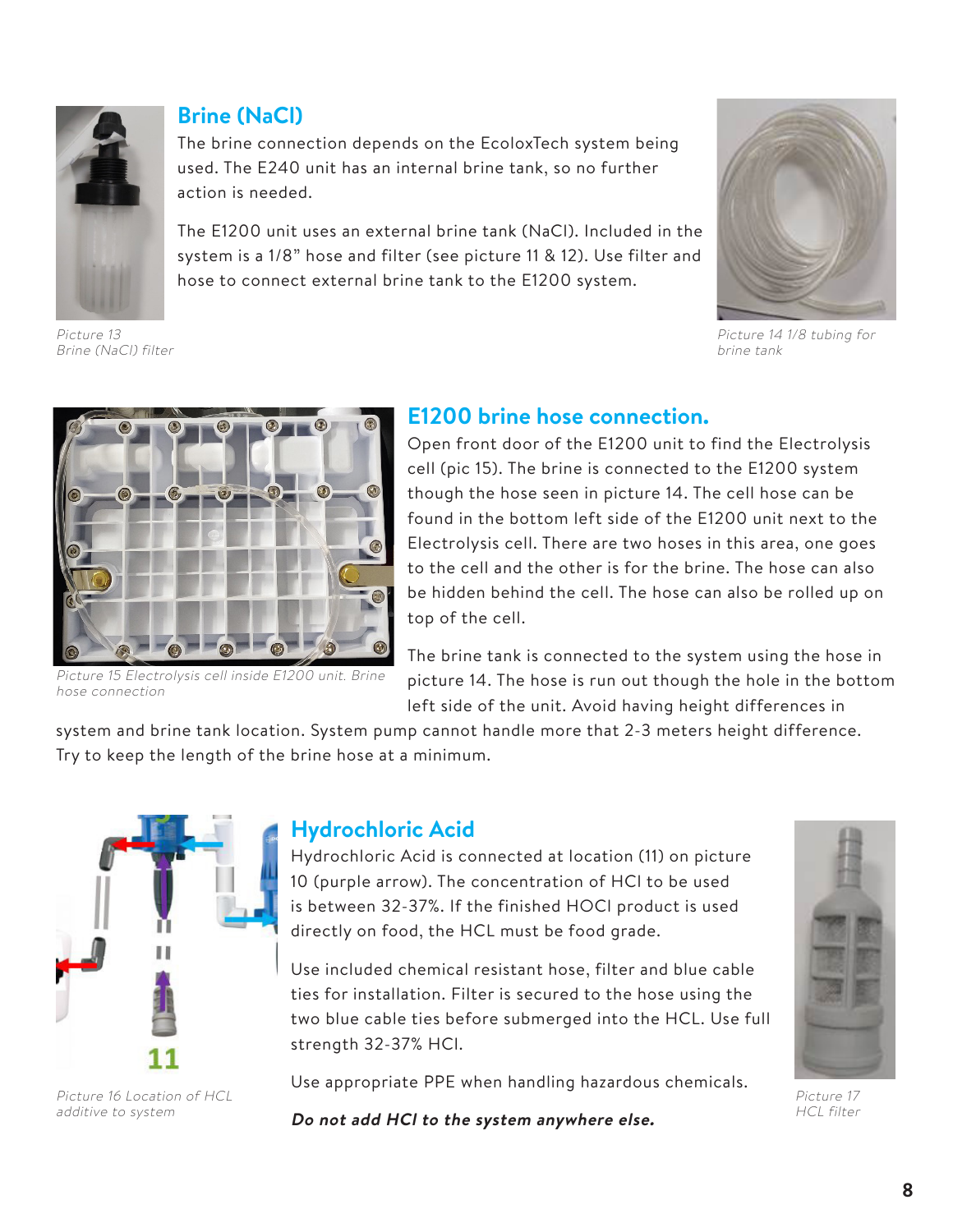

Picture 18 Control box

# **Level / Pump control**

The control box (12) is installed if the optional level sensor was added. The programmable LED display will show the tank level as a percentage of the sensor scale. The LED display is used to control the EWCO unit start/stop. The EWCO will also stop the distribution pump from running dry when tank level is too low or signal is outside normal range.

There are 4 relays that control those functions. Relay 1 and 2 control the EWCO unit and relay 3&4 the pump. Relay 1 is set to 95% and will stop the HOCl

production when reached. Relay 2 will start HOCl production when level goes below 50%. Relay 3 will stop the pump from running when level goes below 10%. Relay 4 will stop pump when level shows 101.5% which is outside normal operation.

The relay settings can be changed by the operator. Press the up or down arrow on the display when default screen is displayed to access "fast set-point". Press up/down arrow to choose the wanted relay to change. Press the "ok" button to access the desired relay set-point. Relay 2 setpoint should always be lower than relay 1 setpoint.

Pressing the "ok" button when default screen is display will prompt you for a password. Enter the password to change setup of the programmable LED unit.

| <b>Relay number</b> | <b>Description</b>                                      |       |  |  |
|---------------------|---------------------------------------------------------|-------|--|--|
|                     | EWCO system is stopped at this setting                  | 95    |  |  |
|                     | EWCO system is started at this setting                  | 50    |  |  |
|                     | Pump is stopped, to avoid running dry                   |       |  |  |
|                     | Pump is stopped as level signal is outside normal range | 101.5 |  |  |



#### **Ultrasonic level sensor**

The ultrasonic level sensor (14) connects to the control cox. The M12 connector used for the sensor can only be installed in one position, make sure the M12 connector is connect straight and all the way (do not use any tools). The ultrasonic level sensor is mounted to the HOCl storage tank, in a way that leaves a free line of sight to the measured liquid.

Picture 19 Level sensor

The sensor has a dead band of 300 mm, meaning that the sensor has to be minimum 300 mm from the measured liquid. Maximum range of the default sensor is 3 meters.

The sensors signal strength is indicated on top of the sensor using a red LED. Make sure the red LED is on for the sensor to work correctly.

## **Distribution pump**

The optional distribution pump is a constant pressure pump that uses a build in VFD. The pump uses a pressure sensor to measure the pumps output pressure. The pump speed is adjusted to maintain the correct pressure.

The pump connects to the Backboard control box with two cables. Cable 1 supply the needed power (Vac). The second cable is used for pump protection in specific situations.

The pump starts on its own when the pressure in the outlet line drops. The pump stops again when the pressure in the output line is higher than the setpoint. The pump pressure can be adjusted on the pump by pressing the arrows on the top. The storage tank is connected to the pump inlet and all consumers connect to the output.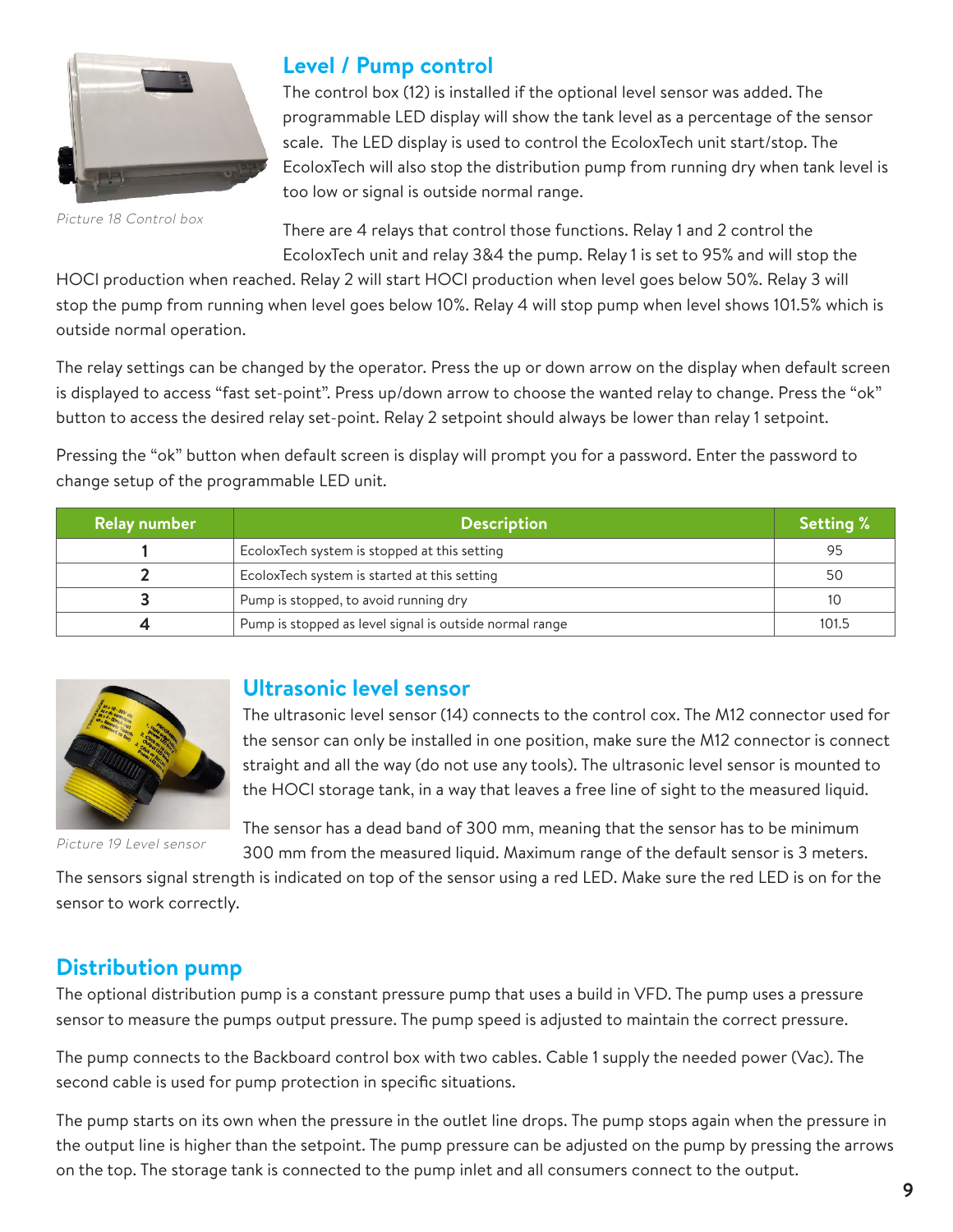# **System start-up**

Make sure all topics in the installation part of this manual is resolved before starting the start-up phase. Depending on our specific setup, you might have additional parts to consider.

#### **Step by step**

- **1.** Make sure all relevant parts for your system is installed and ready, as described in the installation section.
- **2.** Make sure EWCO system (9) is not turned on at this time.
- **3.** Close flow regulation valve (7)
- **4.** Disconnect hose from bottom of mixing tank (4).
	- **a.** Unscrew the <sup>1/2</sup> inch hose connection to allow water out of the small tank (4).
- **5.** Open water connection to system (max 85 psi)
- **6.** Vent dosing units, by pressing button on top of unit (3&5). Hold down the button until the water flows out in a steady stream.
- **7.** Prime the dosing unit (3) by running the unit until HCL is socked into the unit body. Dosing unit scale can be adjusted to allow faster filling of hose and unit.
- **8.** Adjust dosing unit scale to half way position.
- **9.** Let dosing unit run and check pH level in mixing tank. Allow adequate time for changes to take effect after any changes. Mixing tank pH level should be between pH 1 and 1.5 depending upon feed water pH. The pH level can be adjusted using the scale on dosing unit 1. Moving the 'Handle" on the scale up, lowers the pH level in the tank (4).
- **10.** When desired pH level is reached the hose at the bottom of tank (4) can be reattached.
- **11.** Let tank (4) fill with water at the correct pH level and make sure the float valve controls the level as intended.
- **12.** Adjust scale on dosing unit 5 to 50 % (half way).
- **13.** There are two different ways to do the next part.
	- **a.** Run EWCO system
	- **b.** Disconnect water inlet (8) from EWCO system and let the solution run into a bucket for testing and then drain.

For this start up instruction, I have chosen to use option b.

- **14.** Open flow valve to allow the solution to flow into the bucket.
- **15.** Let the solution run into the bucket and watch dosing unit 2 suck in the solution from mixing tank (4).
- **16.** Test the pH level of solution running into the bucket. The pH level at this point should be 1 to 2 pH below the desired final product. The exact pH level depends on the setting of the EWCO system.
- **17.** The pH level can be adjusted using the scale on the second dosing unit. Adjusting the "handle" up towards the unit body will lever the pH level of the solution.
- **18.** When the correct pH level has been reached close the flow valve to stop the flow.
- **19.** Reattached the hose to the EWCO system inlet (8)
- **20.** Open the flow control valve. The valve can be adjusted to the desired flow rate later on.

*The pressure regulator has been adjusted to 45 psi from factory and therefore does not need further adjustments.*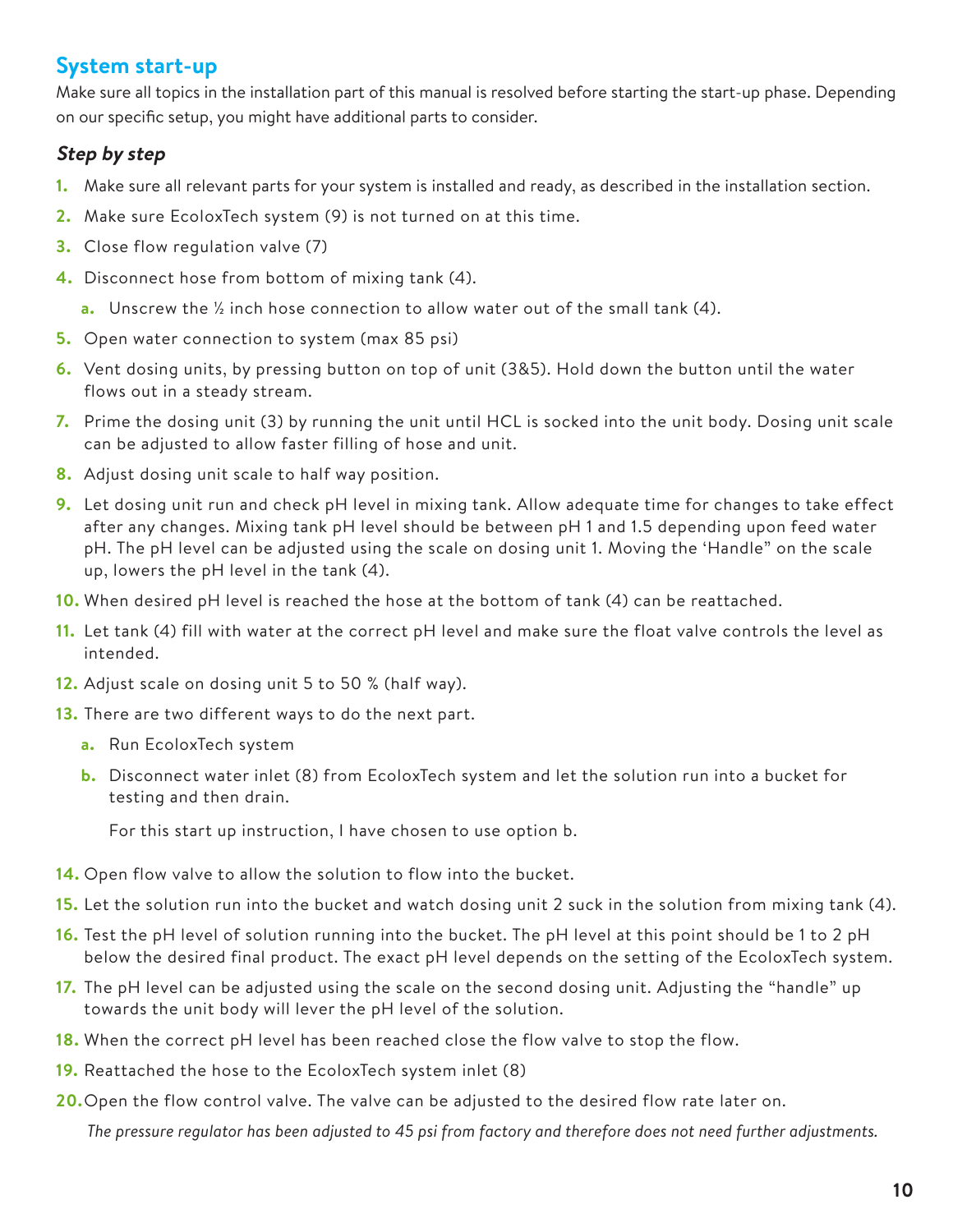- **21.** Turn the EWCO system on.
	- **a.** If you have the control box turn that on as well.
- 22. If you have the control box and level sensor, then jump to the "calibrating the level sensor" before continuing.
- **23.** Run the complete system and test the pH of the final product. The pH does most likely need some minor adjustment here to get the desired pH level.
- **24.** Use the scale on dosing unit (5) (closest to the EWCO system) for fine adjustments of pH level. Do not change the setting on the first dosing unit at this point.
- **25.** Both dosing units' adjustments can be locked after the final pH level has been reached.

## **Calibrating the level sensor**

- **1.** Make sure the sensor is on. The green LED on the unit should be lid. The red LED indicates the signal strength of the signal the unit sees. Under normal operation this let is on, if the red LED is not on the sensor is not at the right angle or we are outside the 3-meter range.
- **2.** Install the sensor in the desired location. Make sure there are no edge the sensor can see. If the sensor sees sharp edges the reading will be off.
- **3.** Push and hold the "analog button" for longer than 2 seconds. Power LED = off, Output LED = on
- **4.** Hold a piece of cardboard at the position which equals 100% full tank.
- **5.** The red LED (signal) must be on of flashing
- **6.** 'Click" analog button Power LED = off, Output LED = flashing
- **7.** Remove card board from 100% full and let the sensor see 0 % full
- **8.** "Click" analog button
- **9.** The red LED must be on or flashing
- **10.** If the operation was successful the Power and Output LED will be on

#### **Pump start-up**

Prime the pump before use. Open the inlet and outlet valves (if installed) to allow the pump to fill up with HOCl. Open up some of the outlet to allow HOCl to "escape" the setup. Some pumps need to be primed by losing a vent bolt. To find specifics on this type of priming please see pump manual. Turn on the pump and watch operation. Make sure pump is running without excess noise.

System is now ready for operation.